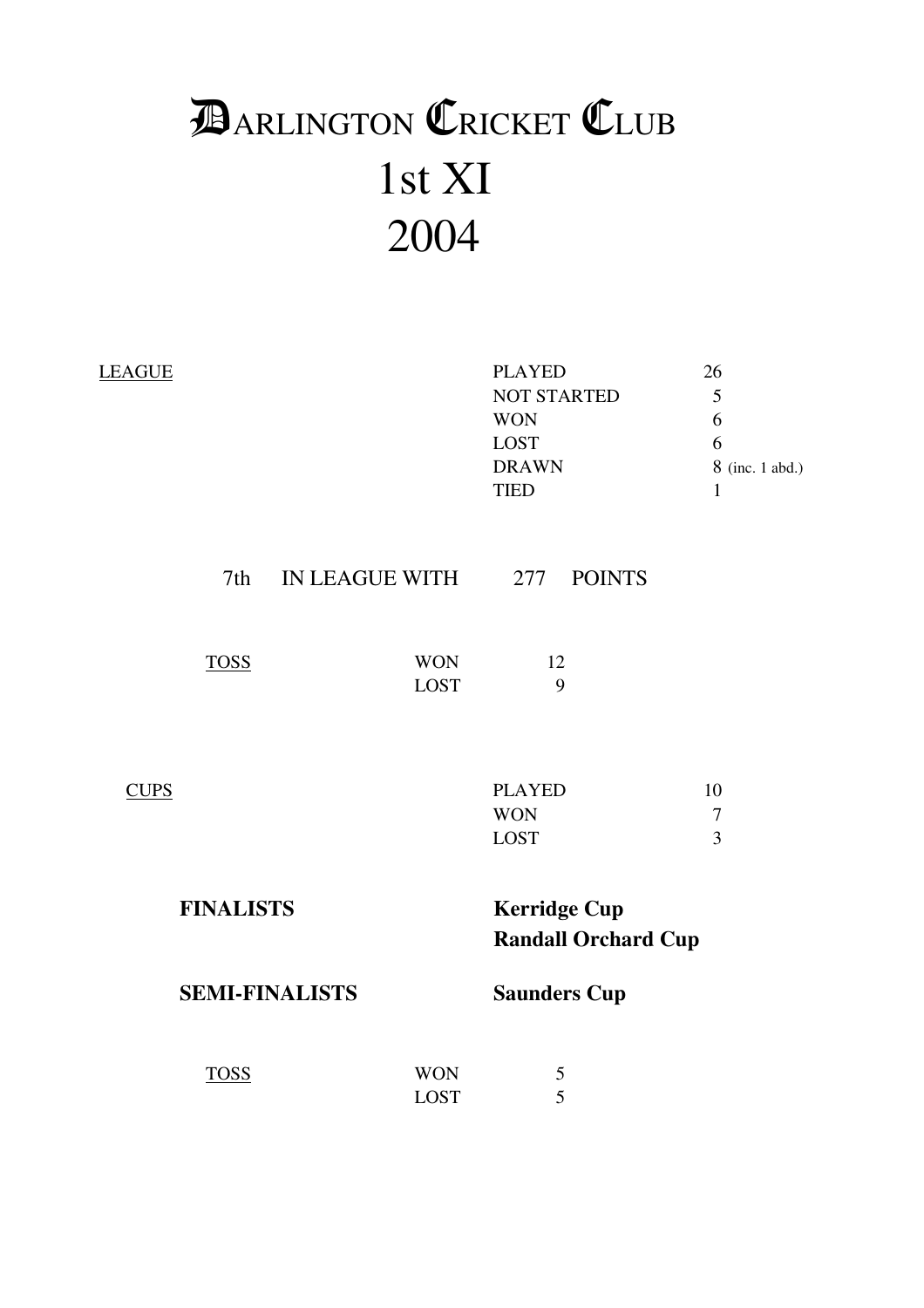### LEAGUE

|                    |                |                |                | Highest          | <b>Not</b>     | Comp.            |                | <b>Balls</b> | Balls/ |                  | Number of        |
|--------------------|----------------|----------------|----------------|------------------|----------------|------------------|----------------|--------------|--------|------------------|------------------|
|                    | Matches        | Innings        | <b>Runs</b>    | Score            | Out            | Innings          | <b>Average</b> | Faced        | Run    | 4's              | 6's              |
| <b>S. CHAPMAN</b>  | 21             | 21             | 748            | 89*              | $\overline{2}$ | 19               | 39.37          | 1218         | 1.628  | 90               | $\boldsymbol{0}$ |
| N. PRATT           | 20             | 20             | 695            | $106*$           | 1              | 19               | 36.58          | 1208         | 1.738  | 98               | 5                |
| J.G. MOODY         | 21             | 21             | 507            | $100*$           | 2              | 19               | 26.68          | 876          | 1.728  | 50               | $\boldsymbol{0}$ |
| M.E. JOBLING       | 20             | 20             | 364            | 51               | $\overline{2}$ | 18               | 20.22          | 654          | 1.797  | 33               | 3                |
| S.N. WHITEHEAD     | 21             | 20             | 304            | 56*              | 4              | 16               | 19.00          | 465          | 1.530  | 30               | 6                |
| L.J. HUTTON        | 19             | 17             | 241            | $61*$            | 2              | 15               | 16.07          | 612          | 2.539  | 24               | $\boldsymbol{0}$ |
| <b>J. ALDERSON</b> | 17             | 14             | 126            | 59*              | $\overline{2}$ | 12               | 10.50          | 212          | 1.683  | 14               | $\boldsymbol{0}$ |
| Also Batted        |                |                |                |                  |                |                  |                |              |        |                  |                  |
| D.R. JOHNSON       | 8              | 6              | 90             | 54               | 3              | 3                | 30.00          | 132          | 1.467  | 12               | $\boldsymbol{0}$ |
| L.J. BROWN         | 9              | 7              | 35             | 17               | $\overline{4}$ | 3                | 11.67          | 65           | 1.857  | 4                | $\boldsymbol{0}$ |
| S.A. GOUGH         | $\overline{2}$ | 1              | 9              | 9                | $\Omega$       | 1                | 9.00           | 8            | 0.889  | $\overline{c}$   | $\boldsymbol{0}$ |
| K. BARKER          | 5              | 4              | 33             | 27               | $\overline{0}$ | 4                | 8.25           | 122          | 3.697  | $\overline{c}$   | $\mathbf{0}$     |
| <b>J. STOCK</b>    | $\overline{4}$ | 3              | 16             | 8                | 1              | $\mathbf{2}$     | 8.00           | 38           | 2.375  | $\mathbf{1}$     | $\mathbf{0}$     |
| L.J. CRAGGS        | 4              | $\overline{c}$ | 7              | 4                | 1              | 1                | 7.00           | 23           | 3.286  | $\boldsymbol{0}$ | $\boldsymbol{0}$ |
| R.J. BIDDLE        | 7              | 4              | 16             | 7                | $\overline{0}$ | 4                | 4.00           | 50           | 3.125  | 1                | $\boldsymbol{0}$ |
| P.D. RAINE         | 17             | 9              | 13             | $4*$             | 5              | 4                | 3.25           | 68           | 5.231  | $\boldsymbol{0}$ | $\boldsymbol{0}$ |
| D. ALDERSON        | 5              | $\overline{2}$ | 6              | 6                | $\overline{0}$ | 2                | 3.00           | 25           | 4.167  | 1                | $\boldsymbol{0}$ |
| K.D. MOTT          | 1              | 1              | 3              | 3                | $\theta$       | 1                | 3.00           | 4            | 1.333  | $\boldsymbol{0}$ | $\mathbf{0}$     |
| D.J.B. MORGANS     | $\overline{2}$ | $\overline{2}$ | $\overline{4}$ | 3                | $\overline{0}$ | $\mathfrak{2}$   | 2.00           | 14           | 3.500  | $\mathbf{0}$     | $\mathbf{0}$     |
| D. THOMAS          | 1              | 1              | $\overline{2}$ | $\overline{2}$   | $\overline{0}$ | $\mathbf{1}$     | 2.00           | 3            | 1.500  | $\boldsymbol{0}$ | $\boldsymbol{0}$ |
| <b>D.J. COATES</b> | 6              | 1              | 1              | $\mathbf{1}$     | $\overline{0}$ | 1                | 1.00           | 5            | 5.000  | $\boldsymbol{0}$ | $\boldsymbol{0}$ |
| C.S. BIGLIN        | 1              | 1              | $\Omega$       | $\boldsymbol{0}$ | $\theta$       | 1                | 0.00           | 1            | N/A    | $\boldsymbol{0}$ | $\boldsymbol{0}$ |
| M.C.C. MORGANS     | 9              | 4              | 48             | $30*$            | $\overline{4}$ | $\boldsymbol{0}$ | N/A            | 100          | 2.083  | $\overline{2}$   | 3                |
| E. BASSINDALE      | 1              | 1              | 13             | $13*$            | 1              | $\boldsymbol{0}$ | N/A            | 12           | 0.923  | $\boldsymbol{0}$ | 1                |
| <b>J. WATSON</b>   | 5              | 1              | 12             | $12*$            | 1              | $\theta$         | N/A            | 16           | 1.333  | $\boldsymbol{0}$ | $\boldsymbol{0}$ |
| R. STOCK           | $\overline{4}$ | 1              | $\overline{2}$ | $2*$             | 1              | $\Omega$         | N/A            | 16           | 8.000  | $\overline{0}$   | $\boldsymbol{0}$ |

### Played but did not bat

A. DEUCHAR 1

RUNS SCORED FOR WICKETS LOST AVERAGE

3577 148 24.17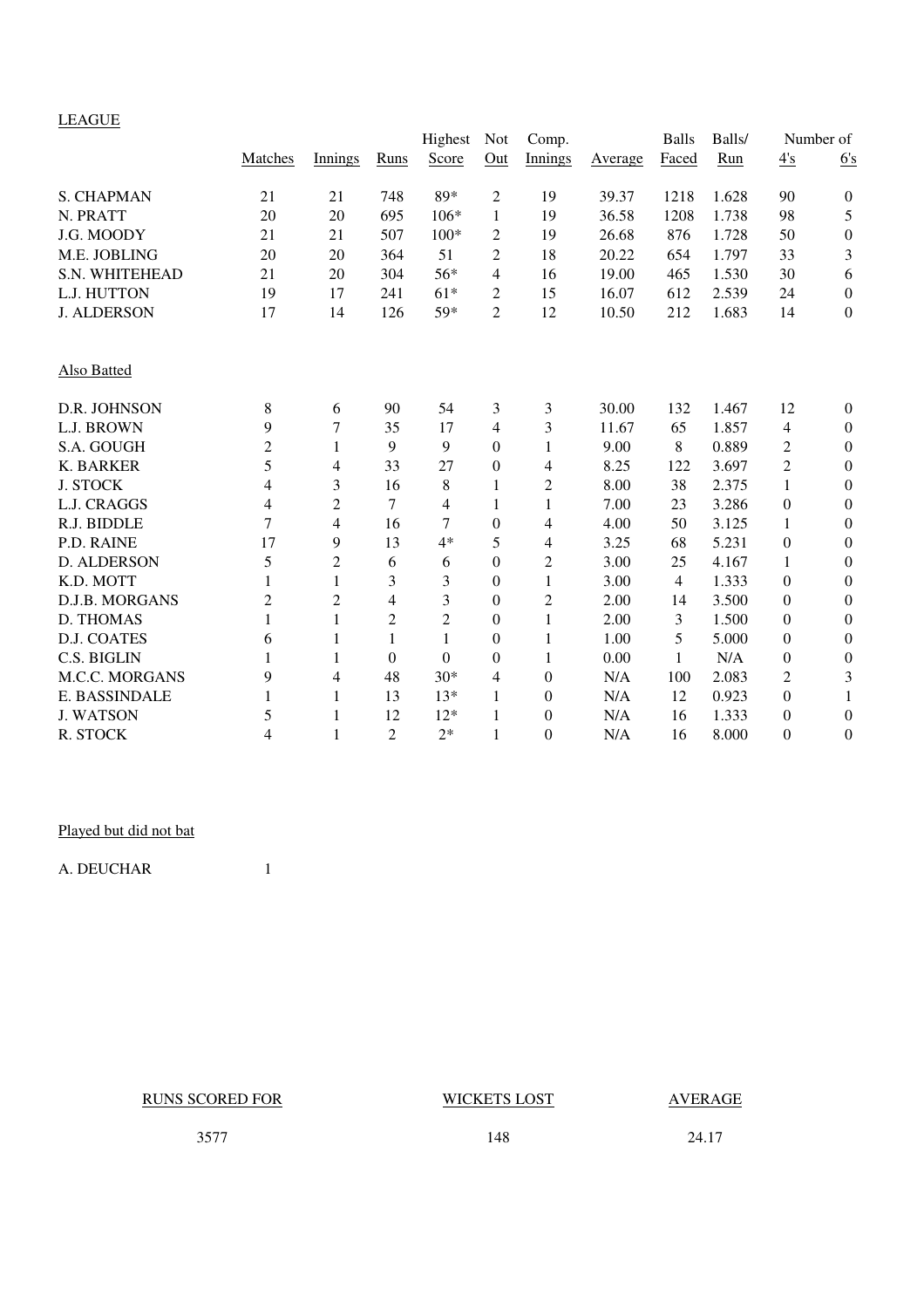|       |       |              |      |                |         | <b>Best</b>    | Runs/ | Strike |                | Number of      |
|-------|-------|--------------|------|----------------|---------|----------------|-------|--------|----------------|----------------|
| Balls | Overs | Mdns         | Runs | Wkts           | Average | <b>Bowling</b> | Over  | Rate   | Wides          | No Balls       |
| 1785  | 295.4 | 49           | 959  | 63             | 15.22   | 7-36           | 3.246 | 28.33  | 4              | 7              |
| 1088  | 181.2 | 30           | 715  | 29             | 24.66   | $5 - 36$       | 3.946 | 37.52  | $\overline{0}$ | 0              |
| 694   | 113.4 | 20           | 460  | 16             | 28.75   | $4 - 44$       | 4.056 | 43.38  | 9              | 3              |
| 847   | 138.2 | 22           | 589  | 17             | 34.65   | $5-26$         | 4.262 | 49.82  | 17             | 0              |
|       |       |              |      |                |         |                |       |        |                |                |
| 37    | 6     | $\mathbf{0}$ | 19   | 2              | 9.50    | $2-19$         | 3.167 | 18.50  | $\mathbf{1}$   | 0              |
| 90    | 15    | 5            | 38   | $\overline{2}$ | 19.00   | $2 - 38$       | 2.533 | 45.00  | 0              | 0              |
| 144   | 24    | 5            | 82   | 3              | 27.33   | $2 - 36$       | 3.417 | 48.00  | $\overline{0}$ | 0              |
| 90    | 15    | 1            | 62   | 2              | 31.00   | $1-5$          | 4.133 | 45.00  | $\overline{0}$ | 0              |
| 48    | 8     | $\Omega$     | 35   | 1              | 35.00   | $1 - 24$       | 4.375 | 48.00  | $\overline{0}$ | 0              |
| 286   | 47    | 5            | 171  | 4              | 42.75   | $2 - 36$       | 3.638 | 71.50  | 4              | 0              |
| 286   | 47    | 5            | 233  | 2              | 116.50  | $2 - 64$       | 4.957 | 143.00 | 4              | $\overline{0}$ |
| 30    | 5     |              | 21   | $\theta$       | N/A     | $0 - 21$       | 4.200 | N/A    | 0              | 0              |
|       |       |              |      |                |         |                |       |        |                |                |

### **Catches**

| M.E. JOBLING<br>L.J. HUTTON<br>J.G. MOODY<br>S. CHAPMAN<br>N. PRATT | 16<br>10 | S.N. WHITEHEAD<br>L.J. BROWN<br>P.D. RAINE<br><b>D. ALDERSON</b><br>SUB (L.J. CRAGGS) | <b>J. ALDERSON</b><br>D.J. COATES<br>D.R. JOHNSON<br>D.J.B. MORGANS<br><b>M.C.C. MORGANS</b><br>J. STOCK<br>R. STOCK |  |
|---------------------------------------------------------------------|----------|---------------------------------------------------------------------------------------|----------------------------------------------------------------------------------------------------------------------|--|
|                                                                     |          |                                                                                       | <b>J. WATSON</b>                                                                                                     |  |

# **Stumpings**

L.J. HUTTON 3

RUNS SCORED AGAINST WICKETS TAKEN AVERAGE

3551 142 25.01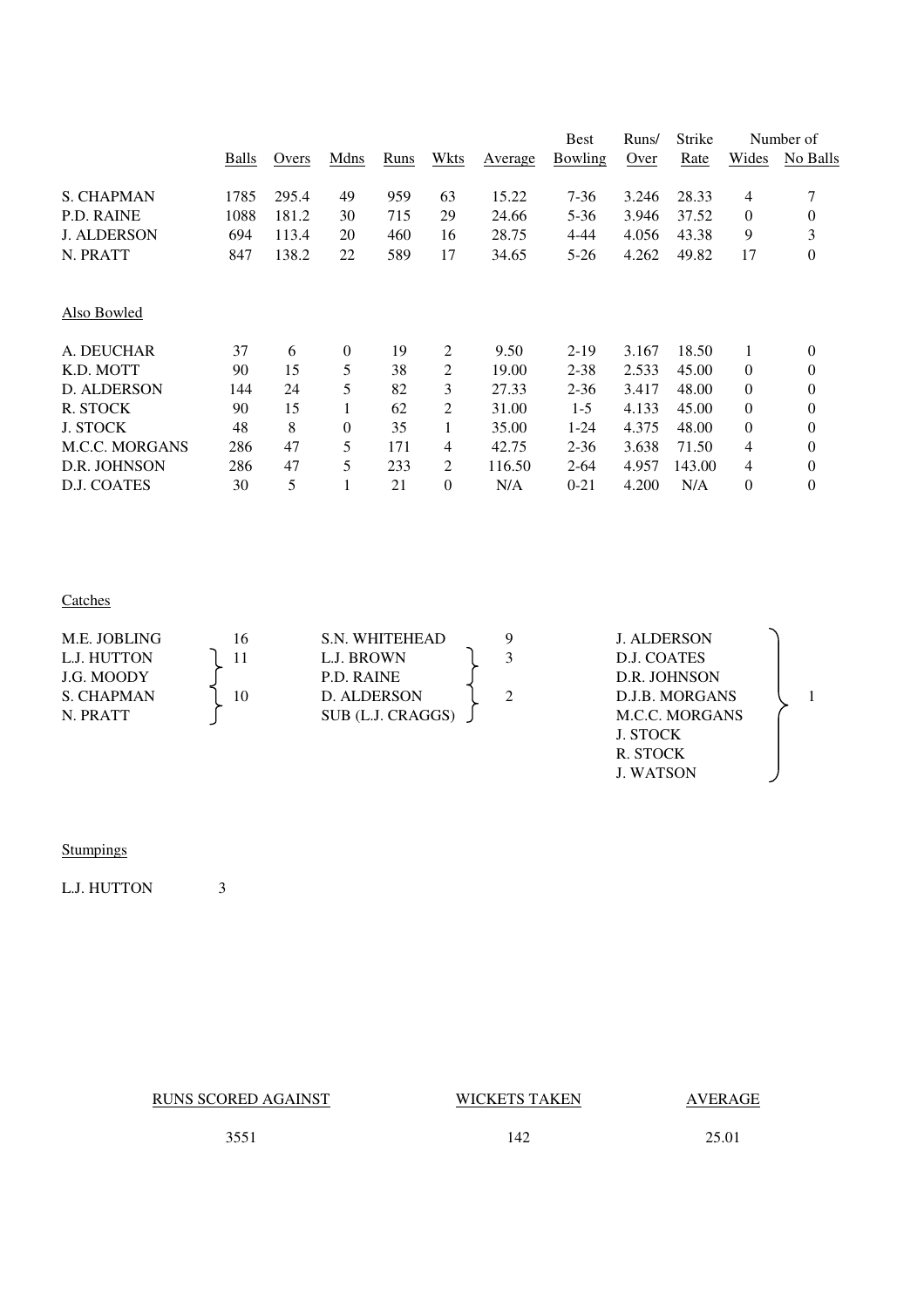### **CUPS**

|                       |         |                |      | Highest | <b>Not</b>     | Comp.   |         | <b>Balls</b> | Balls/ |                | Number of      |
|-----------------------|---------|----------------|------|---------|----------------|---------|---------|--------------|--------|----------------|----------------|
|                       | Matches | Innings        | Runs | Score   | Out            | Innings | Average | Faced        | Run    | 4's            | 6's            |
| <b>S. CHAPMAN</b>     | 9       | 9              | 298  | 58      | 3              | 6       | 49.67   | 356          | 1.195  | 30             |                |
| N. PRATT              | 9       | 9              | 329  | 65      | 2              | 7       | 47.00   | 393          | 1.195  | 29             | 7              |
| M.E. JOBLING          | 8       | 7              | 130  | 44*     | 3              | 4       | 32.50   | 183          | 1.408  | 7              |                |
| J.G. MOODY            | 9       | 7              | 91   | $47*$   | 3              | 4       | 22.75   | 126          | 1.385  | 7              | $\overline{0}$ |
| <b>S.N. WHITEHEAD</b> | 8       | 6              | 38   | $25*$   |                | 5       | 7.60    | 46           | 1.211  | $\overline{4}$ | $\overline{0}$ |
| <b>J. ALDERSON</b>    | 9       | 5              | 18   | 10      |                | 4       | 4.50    | 36           | 2.000  | 2              | $\overline{0}$ |
| Also Batted           |         |                |      |         |                |         |         |              |        |                |                |
| D.J.B. MORGANS        | 4       | 2              | 16   | $8*$    |                |         | 16.00   | 22           | 1.375  | 2              | $\overline{0}$ |
| <b>D. THOMAS</b>      | 5       | $\overline{2}$ | 12   | $10*$   |                |         | 12.00   | 19           | 1.583  | $\Omega$       | $\theta$       |
| L.J. HUTTON           | 6       | 3              | 23   | 11      | 1              | 2       | 11.50   | 29           | 1.261  |                | $\Omega$       |
| N.R. FENWICK          | 5       | $\overline{c}$ | 5    | $4*$    |                |         | 5.00    | 26           | 5.200  | $\theta$       | $\overline{0}$ |
| <b>D. ALDERSON</b>    |         |                | 3    | 3       | $\overline{0}$ |         | 3.00    | 3            | 1.000  | $\Omega$       | $\theta$       |
| L.J. CRAGGS           | 4       |                |      |         | 0              |         | 1.00    | 4            | 4.000  | $\theta$       | $\theta$       |

### Played but did not Bat

L.J. BROWN  $\bigcup_{i=1}^{n}$  4 M. DOBINSON P.D. RAINE  $\begin{bmatrix} 2 \end{bmatrix}$ A. WHITEHEAD M.J. AIREY R.J. BIDDLE S.A. CHARLTON D.J. COATES  $L. COATES$   $1$ A. DEUCHAR M.C.C. MORGANS J. SUTTON B. WARD J. WATSON

### RUNS SCORED FOR WICKETS LOST AVERAGE

1066 37 28.81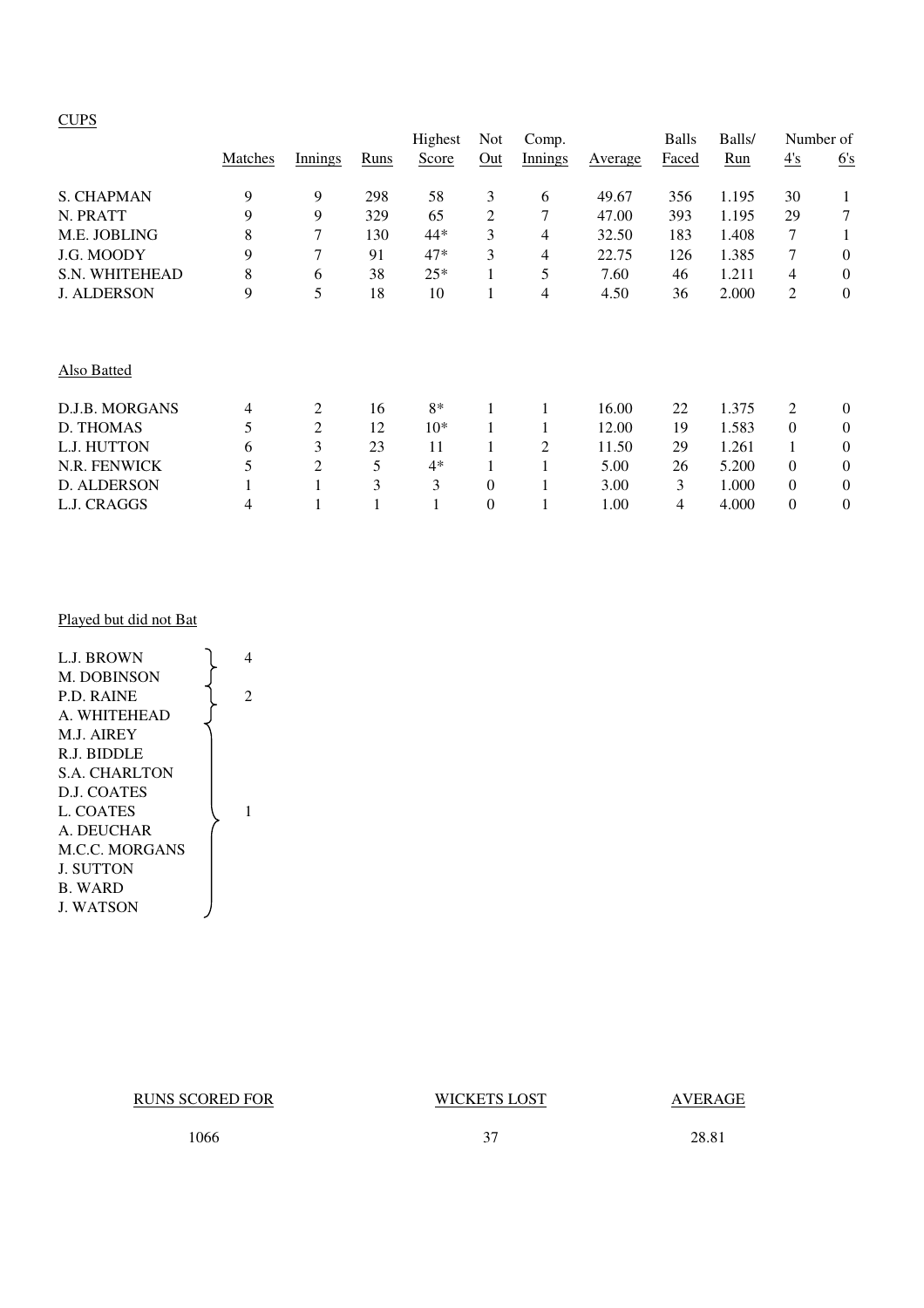|       |       |                  |      |      |         | <b>Best</b> | Runs/  | <b>Strike</b> |                | Number of        |
|-------|-------|------------------|------|------|---------|-------------|--------|---------------|----------------|------------------|
| Balls | Overs | Mdns             | Runs | Wkts | Average | Bowling     | Over   | Rate          | Wides          | No Balls         |
| 548   | 90.2  | 4                | 451  | 29   | 15.55   | $6 - 42$    | 5.000  | 18.90         | 6              | $\boldsymbol{0}$ |
| 166   | 27    | 2                | 126  | 7    | 18.00   | $3-17$      | 4.667  | 23.71         | 4              | $\boldsymbol{0}$ |
| 407   | 64    | 1                | 297  | 13   | 22.85   | $4 - 36$    | 4.641  | 31.31         | 21             | $\overline{c}$   |
|       |       |                  |      |      |         |             |        |               |                |                  |
|       |       |                  |      |      |         |             |        |               |                |                  |
| 30    | 5     | $\mathbf{0}$     | 20   | 3    | 6.67    | $3-20$      | 4.000  | 10.00         | $\overline{0}$ | $\overline{0}$   |
| 96    | 16    | 5                | 51   | 4    | 12.75   | 4-51        | 3.188  | 24.00         | $\overline{0}$ | $\boldsymbol{0}$ |
| 13    | 2     | $\boldsymbol{0}$ | 21   | 1    | 21.00   | $1 - 21$    | 10.500 | 13.00         |                | $\boldsymbol{0}$ |
| 64    | 10    | $\boldsymbol{0}$ | 74   | 2    | 37.00   | $1 - 32$    | 7.400  | 32.00         | 4              | $\boldsymbol{0}$ |
| 31    | 5     | $\boldsymbol{0}$ | 44   |      | 44.00   | 1-44        | 8.800  | 31.00         |                | $\boldsymbol{0}$ |
|       |       |                  |      |      |         |             |        |               |                |                  |

### **Catches**

| M.E. JOBLING  | L.J. CRAGGS         |  |  |
|---------------|---------------------|--|--|
| L.J. BROWN    | <b>N.R. FENWICK</b> |  |  |
| J.G. MOODY    | L.J. HUTTON         |  |  |
| S. CHAPMAN    | D.J.B. MORGANS      |  |  |
| S N WHITEHEAD | N PRATT             |  |  |

### **Stumpings**

| L.J. HUTTON  |  |
|--------------|--|
| L.J. BROWN   |  |
| M.E. JOBLING |  |

RUNS SCORED AGAINST WICKETS TAKEN AVERAGE

1148 66 17.39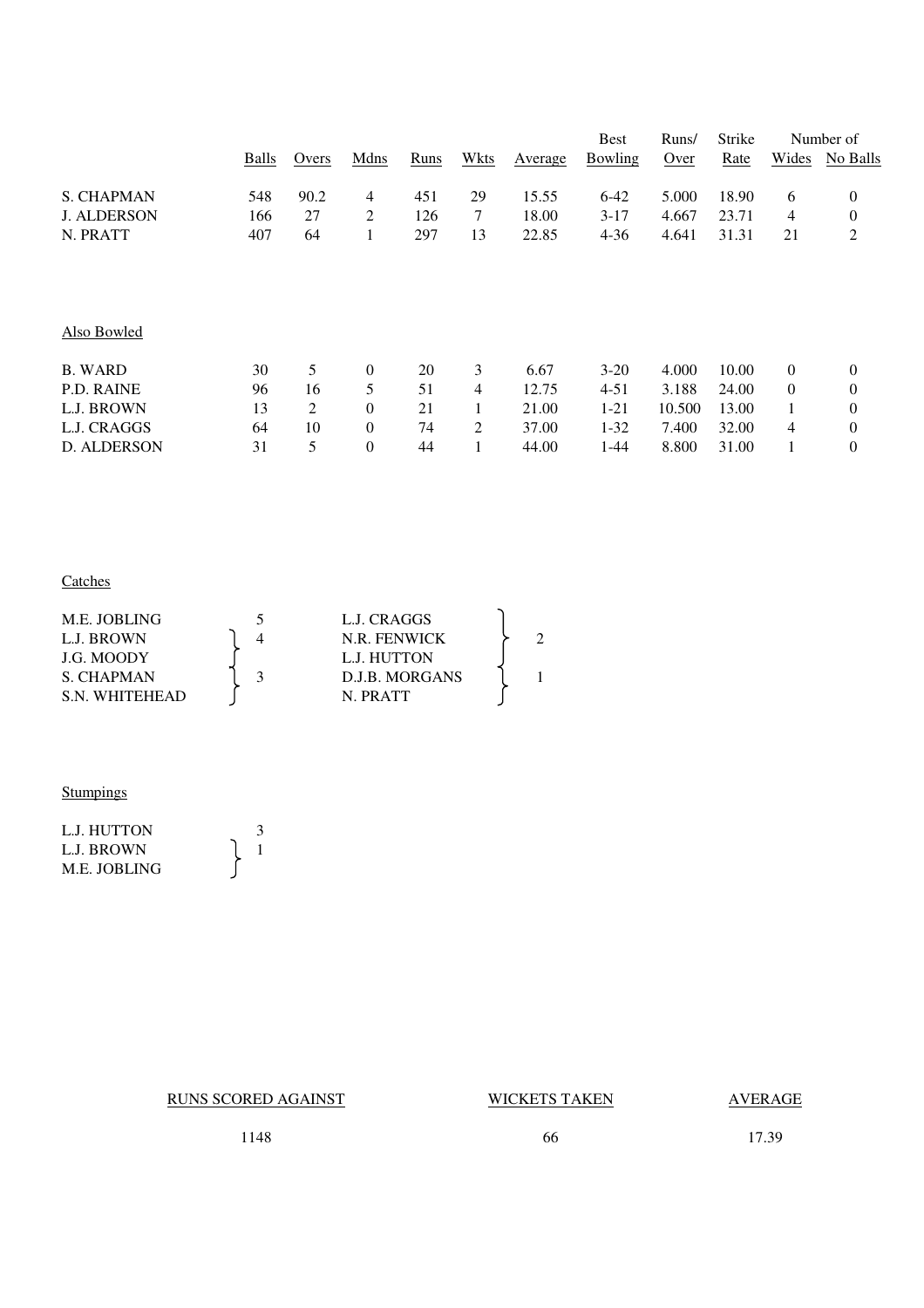| 100's N. PRATT | $106*$ v REDCAR  | $(A)$ LEAGUE 50 off 84 balls 100 off 141 balls |     |  |
|----------------|------------------|------------------------------------------------|-----|--|
| J.G. MOODY     | $100^*$ v MARSKE | (H) LEAGUE                                     | -98 |  |

| 50's | N. PRATT           | 98    | <b>v GREAT AYTON</b>     | (H) |               | LEAGUE 50 off 88 balls |
|------|--------------------|-------|--------------------------|-----|---------------|------------------------|
|      | <b>S. CHAPMAN</b>  | 89*   | <b>v RICHMONDSHIRE</b>   | (A) | <b>LEAGUE</b> | 106                    |
|      | S. CHAPMAN         | 88*   | v BISHOP AUCKLAND (A)    |     | LEAGUE        | 77                     |
|      | N. PRATT           | 81    | v MIDDLESBROUGH          | (H) | LEAGUE        | 64                     |
|      | J.G. MOODY         | 80    | <b>v RICHMONDSHIRE</b>   | (H) | LEAGUE        | 77                     |
|      | J.G. MOODY         | $77*$ | v SALTBURN               | (A) | LEAGUE        | 104                    |
|      | N. PRATT           | 70    | <b>v HARTLEPOOL</b>      | (A) | LEAGUE        | 108                    |
|      | N. PRATT           | 65    | <b>v SOUTH SHIELDS</b>   | (A) | <b>CUP</b>    | 46                     |
|      | <b>S. CHAPMAN</b>  | 62    | <b>v RICHMONDSHIRE</b>   | (H) | LEAGUE        | 89                     |
|      | N. PRATT           | 61    | v DARLINGTON RA          | (H) | LEAGUE        | 70                     |
|      | L.J. HUTTON        | $61*$ | v MIDDLESBROUGH          | (H) | LEAGUE        | 101                    |
|      | N. PRATT           | $60*$ | v BISHOP AUCKLAND (A)    |     | <b>CUP</b>    | 59                     |
|      | N. PRATT           | 60    | v MIDDLESBROUGH          | (A) | LEAGUE        | 79                     |
|      | <b>J. ALDERSON</b> | 59*   | v MARSKE                 | (H) | <b>LEAGUE</b> | 48                     |
|      | S. CHAPMAN         | 58    | v BISHOP AUCKLAND (A)    |     | <b>CUP</b>    | 61                     |
|      | S. CHAPMAN         | $57*$ | <b>v DISTRICT LEAGUE</b> | (N) | <b>CUP</b>    | 38                     |
|      | N. PRATT           | 56*   | <b>v DISTRICT LEAGUE</b> | (N) | <b>CUP</b>    | 49                     |
|      | S.N. WHITEHEAD     | 56*   | v RICHMONDSHIRE          | (A) | <b>LEAGUE</b> | 51                     |
|      | S. CHAPMAN         | 55    | <b>v BLACKHALL</b>       | (H) | <b>LEAGUE</b> | 55                     |
|      | D.R. JOHNSON       | 54    | v REDCAR                 | (H) | LEAGUE        | 65                     |
|      | S. CHAPMAN         | 54    | <b>v SALTBURN</b>        | (H) | LEAGUE        | 73                     |
|      | N. PRATT           | 52    | <b>v NORTHALLERTON</b>   | (N) | <b>CUP</b>    | 53                     |
|      | M.E. JOBLING       | 51    | <b>v RICHMONDSHIRE</b>   | (H) | LEAGUE        | 40                     |
|      |                    |       |                          |     |               |                        |

### FASTEST 50

| S. CHAPMAN |  | $57*$ v DISTRICT LEAGUE (N) |  | CUP |  | off 38 balls |
|------------|--|-----------------------------|--|-----|--|--------------|
|------------|--|-----------------------------|--|-----|--|--------------|

### HIGHEST LEAGUE PARTNERSHIPS

| 1st              | <b>WICKET</b> |    | 107 v DARLINGTON RA                 | $(H)$ N. PRATT    |        | S. CHAPMAN            | 177 balls |
|------------------|---------------|----|-------------------------------------|-------------------|--------|-----------------------|-----------|
| 2nd              | <b>WICKET</b> |    | 137 v RICHMONDSHIRE                 | (H) S. CHAPMAN    | $+$    | J.G. MOODY            | 184 balls |
| 3rd              | <b>WICKET</b> |    | 62 v BISHOP AUCKLAND (A) S. CHAPMAN |                   | $+$    | M.E. JOBLING          | 86 balls  |
| 4th              | <b>WICKET</b> |    | 101* v RICHMONDSHIRE                | (A) S. CHAPMAN    | $+$    | S.N. WHITEHEAD        | 107 balls |
| 5th              | <b>WICKET</b> |    | 92 v SALTBURN                       | $(A)$ J.G. MOODY  | $+$    | S.N. WHITEHEAD        | 118 balls |
| 6th              | <b>WICKET</b> |    | 132* v MARSKE                       | $(H)$ J.G. MOODY  |        | <b>J. ALDERSON</b>    | 116 balls |
| 7th              | <b>WICKET</b> |    | 59 v REDCAR                         | (H) L.J. HUTTON   |        | D.R. JOHNSON          | 84 balls  |
| 8th              | <b>WICKET</b> | 31 | v REDCAR                            | (H) D.R. JOHNSON  | $+$    | <b>M.C.C. MORGANS</b> | 53 balls  |
| 9th              | <b>WICKET</b> |    | 34* v GREAT AYTON                   | (A) E. BASSINDALE | $^{+}$ | <b>M.C.C. MORGANS</b> | 23 balls  |
| 10 <sub>th</sub> | <b>WICKET</b> |    | <b>v HARTLEPOOL</b>                 | (A) J. STOCK      |        | P.D. RAINE            | 17 balls  |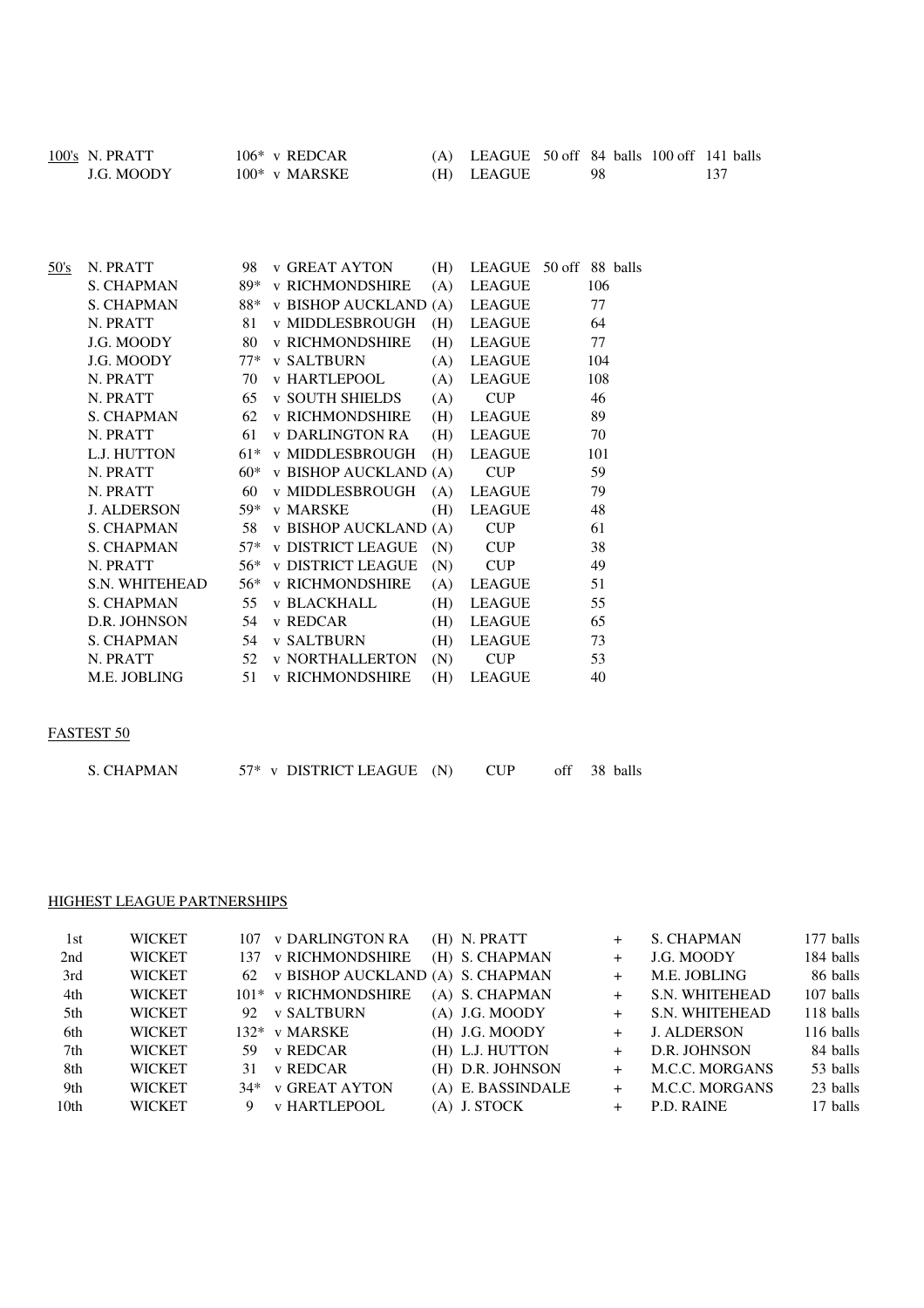# LEAGUE

|                    | <b>BOWLED</b> | <b>CAUGHT</b> | L.B.W. | <b>STUMPED</b> | <b>RUN OUT</b> |
|--------------------|---------------|---------------|--------|----------------|----------------|
|                    |               |               |        |                |                |
| J.G. MOODY         |               | 11            |        |                |                |
| N. PRATT           |               | 10            |        |                |                |
| S. CHAPMAN         | h             | 9             |        |                |                |
| M.E. JOBLING       | h             | 10            |        |                |                |
| S.N. WHITEHEAD     | 9             |               |        |                |                |
| L.J. HUTTON        |               |               |        |                |                |
| <b>J. ALDERSON</b> |               |               |        |                |                |
| <b>K. BARKER</b>   |               |               |        |                |                |
| P.D. RAINE         |               |               |        |                |                |
| R.J. BIDDLE        |               |               |        |                |                |
| D.R. JOHNSON       |               |               |        |                |                |
| L.J. BROWN         |               |               |        |                |                |
| D. ALDERSON        |               |               |        |                |                |
| D.J.B. MORGANS     |               |               |        |                |                |
| <b>J. STOCK</b>    |               |               |        |                |                |
| C.S. BIGLIN        |               |               |        |                |                |
| D. THOMAN          |               |               |        |                |                |
| <b>D.J. COATES</b> |               |               |        |                |                |
| K.D. MOTT          |               |               |        |                |                |
| L.J. CRAGGS        |               |               |        |                |                |
| S.A. GOUGH         |               |               | 0      |                |                |
|                    | 51            | 62            | 21     | 4              | 10             |

# $CUP$

| N. PRATT              |    |  |  |
|-----------------------|----|--|--|
| <b>S. CHAPMAN</b>     |    |  |  |
| <b>S.N. WHITEHEAD</b> |    |  |  |
| <b>J. ALDERSON</b>    |    |  |  |
| J.G. MOODY            |    |  |  |
| M.E. JOBLING          |    |  |  |
| L.J. HUTTON           |    |  |  |
| D. ALDERSON           |    |  |  |
| D. THOMAS             |    |  |  |
| D.J.B. MORGANS        |    |  |  |
| L.J. CRAGGS           |    |  |  |
| N.R. FENWICK          |    |  |  |
|                       | 18 |  |  |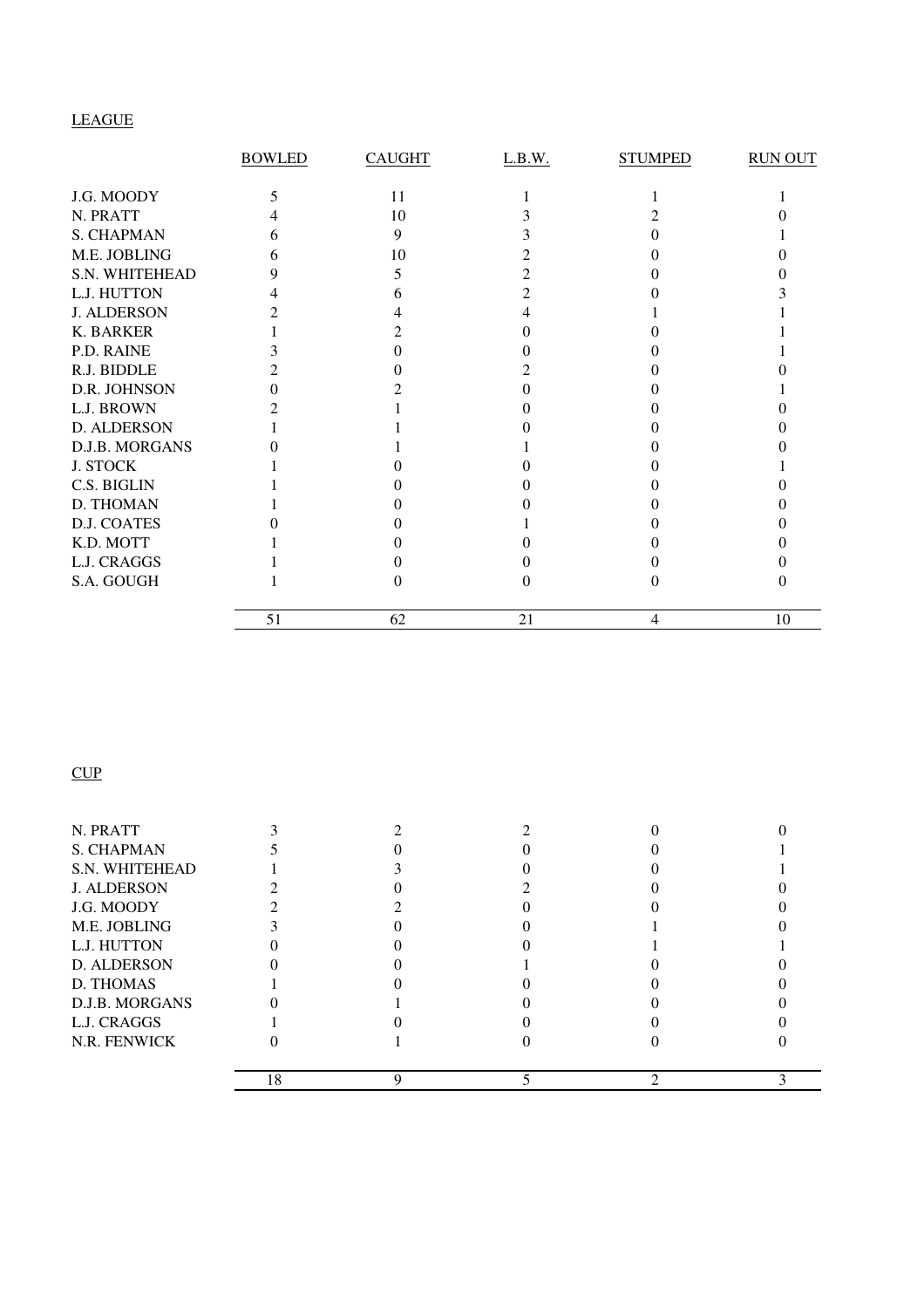| 7 WICKET        | <b>S. CHAPMAN</b>  | $7-36$   | $\mathbf{V}$            | <b>GREAT AYTON</b>   | (A) | <b>LEAGUE</b> |
|-----------------|--------------------|----------|-------------------------|----------------------|-----|---------------|
|                 | <b>S. CHAPMAN</b>  | $7 - 74$ | $\mathbf{V}$            | <b>REDCAR</b>        | (H) | <b>LEAGUE</b> |
| <b>6 WICKET</b> | <b>S. CHAPMAN</b>  | $6-42$   | V                       | <b>REDCAR</b>        | (H) | <b>CUP</b>    |
|                 | <b>S. CHAPMAN</b>  | $6 - 59$ | $\mathbf{V}$            | <b>DARLINGTON RA</b> | (A) | <b>CUP</b>    |
| 5 WICKET        | N. PRATT           | $5-26$   | V                       | <b>NORTHALLERTON</b> | (H) | <b>LEAGUE</b> |
|                 | P.D. RAINE         | $5 - 36$ | $\mathbf{V}$            | <b>BLACKHALL</b>     | (A) | <b>LEAGUE</b> |
|                 | <b>S. CHAPMAN</b>  | $5 - 38$ | $\mathbf{V}$            | <b>BLACKHALL</b>     | (H) | <b>LEAGUE</b> |
|                 | <b>S. CHAPMAN</b>  | $5 - 41$ | $\mathbf{V}$            | <b>MIDDLESBROUGH</b> | (H) | <b>LEAGUE</b> |
|                 | <b>S. CHAPMAN</b>  | $5 - 48$ | $\mathbf{V}$            | <b>NORTHALLERTON</b> | (H) | <b>LEAGUE</b> |
|                 | <b>S. CHAPMAN</b>  | $5 - 66$ | $\mathbf{V}$            | <b>RICHMONDSHIRE</b> | (H) | <b>LEAGUE</b> |
|                 | P.D. RAINE         | $5 - 77$ | $\mathbf{V}$            | <b>HARTLEPOOL</b>    | (A) | <b>LEAGUE</b> |
|                 | <b>S. CHAPMAN</b>  | $5-105$  | $\overline{\mathbf{V}}$ | <b>MARSKE</b>        | (H) | <b>LEAGUE</b> |
| <b>4 WICKET</b> | N. PRATT           | $4 - 36$ | V                       | <b>REDCAR</b>        | (H) | <b>CUP</b>    |
|                 | <b>J. ALDERSON</b> | $4 - 44$ | $\mathbf{V}$            | <b>RICHMONDSHIRE</b> | (A) | <b>LEAGUE</b> |
|                 | P.D. RAINE         | $4 - 45$ | $\mathbf{V}$            | <b>SALTBURN</b>      | (A) | <b>LEAGUE</b> |
|                 | P.D. RAINE         | $4 - 51$ | $\mathbf{V}$            | <b>GUISBOROUGH</b>   | (N) | <b>CUP</b>    |
|                 | <b>S. CHAPMAN</b>  | $4 - 52$ | $\mathbf{V}$            | <b>SOUTH SHIELDS</b> | (A) | <b>CUP</b>    |
|                 | <b>S. CHAPMAN</b>  | $4 - 54$ | $\mathbf{V}$            | <b>NORTHALERTON</b>  | (A) | <b>LEAGUE</b> |
|                 | <b>S. CHAPMAN</b>  | $4 - 77$ | $\mathbf{V}$            | <b>REDCAR</b>        | (A) | <b>LEAGUE</b> |
|                 |                    |          |                         |                      |     |               |

# LEAGUE

|                       | <b>BOWLED</b> | <b>CAUGHT</b> | L.B.W.         | <b>STUMPED</b> |
|-----------------------|---------------|---------------|----------------|----------------|
| <b>S. CHAPMAN</b>     | 16            | 35            | 9              | 3              |
| P.D. RAINE            | 3             | 23            | 3              |                |
| N. PRATT              |               | 9             | 4              |                |
| <b>J. ALDERSON</b>    |               | 10            | $\overline{c}$ | 0              |
| <b>M.C.C. MORGANS</b> | 2             | 2             | 0              |                |
| D. ALDERSON           | 0             | 2             |                |                |
| A. DEUCHAR            | 0             | 0             | 2              |                |
| D.R. JOHNSON          | 0             | 2             | 0              |                |
| K.D. MOTT             |               |               | 2              |                |
| R. STOCK              |               |               | $\theta$       |                |
| <b>J. STOCK</b>       | 0             |               | 0              | 0              |
|                       | $30\,$        | 85            | 23             | 3              |
| <b>CUPS</b>           |               |               |                |                |
| <b>S. CHAPMAN</b>     | 6             | 15            | 3              | 5              |
| N. PRATT              | 6             | 4             | 3              |                |
| <b>J. ALDERSON</b>    | 3             | 3             |                |                |
| P.D. RAINE            | 0             | 3             |                |                |
| <b>B. WARD</b>        |               |               |                |                |
| L.J. CRAGGS           |               |               | $\Omega$       |                |
| L.J. BROWN            |               |               | 0              |                |
| D. ALDERSON           |               | $\Omega$      | $\Omega$       | $\Omega$       |
|                       | 19            | 27            | 9              | 5              |